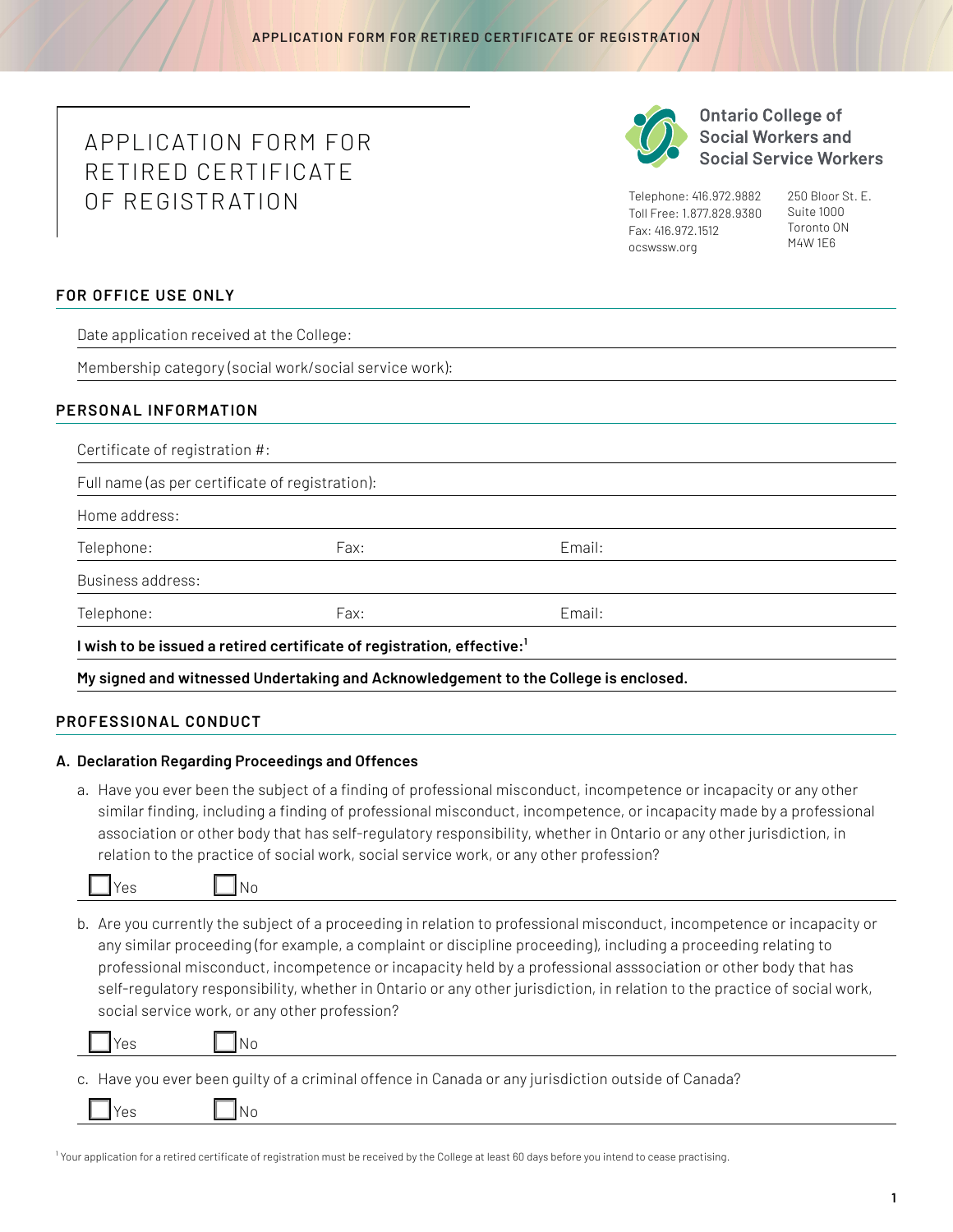## **PROFESSIONAL CONDUCT**

#### **A. Declaration Regarding Proceedings and Offences**

d. Have you been found guilty of an offence under the *Controlled Drugs and Substances Act* (Canada) or the *Food and Drugs Act* (Canada) or any other offence relevant to your suitability to practise social work or social service work?

|--|--|

No.

If your answer is "Yes" to any of the above questions, please attach an explanation and any relevant supporting documentation. If the information provided under this Item A. changes after you have applied for a retired certificate of registration, but before you are issued a retired certificate of registration, you must immediately inform the Registrar in writing.

# **AUTHORIZATION**

I declare that all the information and material provided is accurate. I understand that a false or misleading statement, representation or declaration in or in connection with this application is cause for rescission and/or revocation of my certificate of registration with the Ontario College of Social Workers and Social Service Workers (the College).

# **I agree to notify the College in writing within 30 days of any change(s) to any information contained on this form.**

I understand that my name, class of certificate of registration, business address(es), business telephone number(s) and name of my employer or business, as well as other information listed in the *Social Work and Social Service Work Act, 1998* and bylaws, is information which is available to the public. I also understand that if I provide my home address as my business address, my home address will be information which is available to the public.

Signature:  $\Box$ 

Print name: